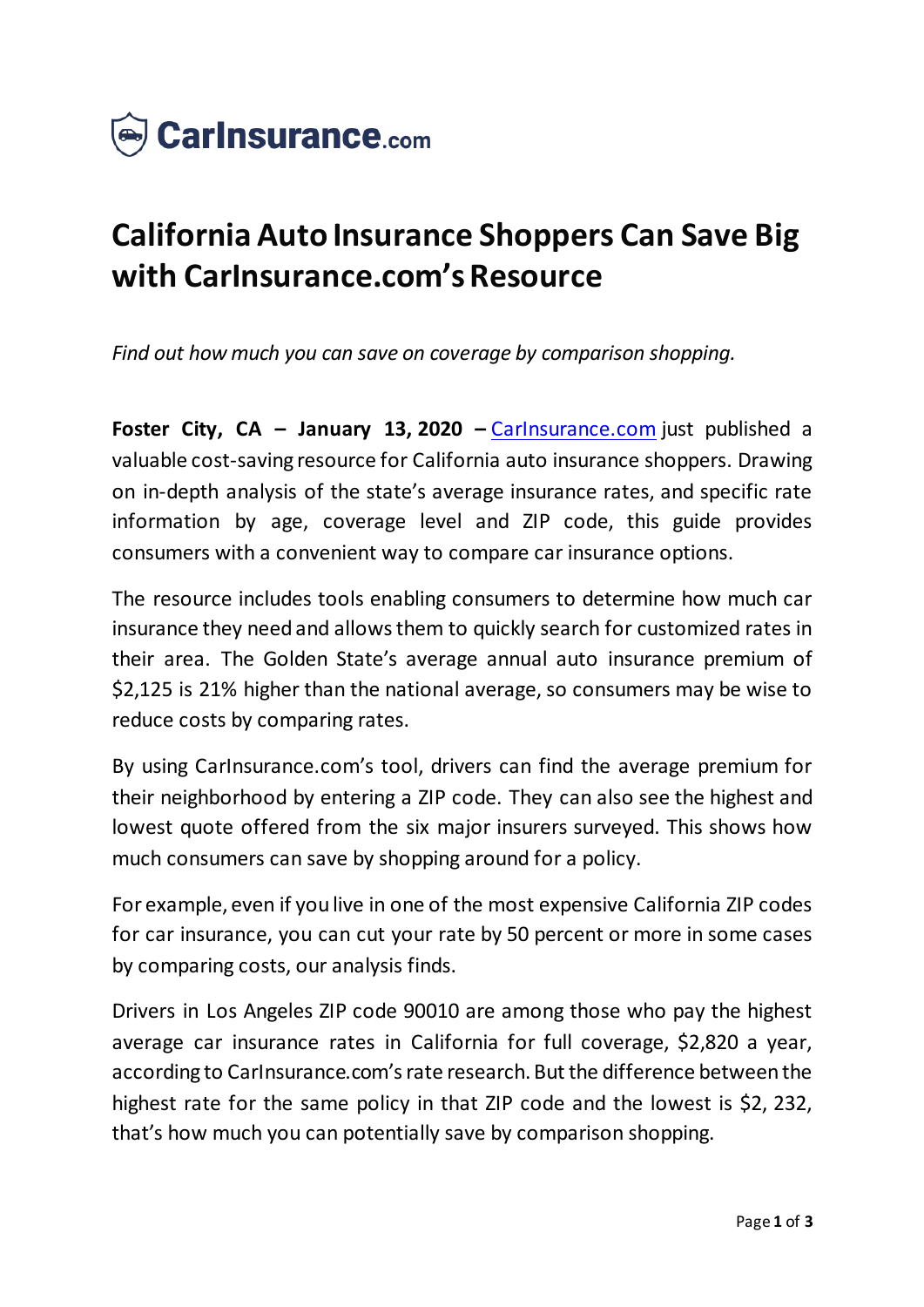Coverage in Los Olivos, among the least expensive ZIP codes in the state for car insurance, averaged \$1,118 a year. Even there, the same driver could pay as little as \$800 or as much as \$1,560.

## **Important information provided includes:**

- Average car insurance rates for three coverage levels and six age groups, by ZIP code
- Rates and savings by coverage level, ZIP code and carrier
- Average rate increases for accidents and speeding tickets
- Best California car insurance companies based on customer satisfaction survey
- Information about insurance for low-income drivers
- Recommendations on car insurance coverage for California drivers
- Market share for the 10 largest auto insurance carriers in the state
- The most dangerous California highways and roads

"We thoroughly researched all items relevant to identifying the best car insurance options for Californians," explains Michelle Megna, editorial director for CarInsurance.com.

"Our guide helps consumers in all age groups rapidly locate cost-effective coverage given their preferences, budget and driving history."

California is different from almost every other state when it comes to setting auto insurance rates. The state bans insurers from using gender and credit scores when setting rates.

However, additional information may be collected, such as driving history, other drivers in the household and more. View the complete guide: [California](https://www.carinsurance.com/state/California-car-insurance.aspx)  [Car Insurance](https://www.carinsurance.com/state/California-car-insurance.aspx)

CarInsurance.com Editorial Director Michelle Megna is available for comment on this research.